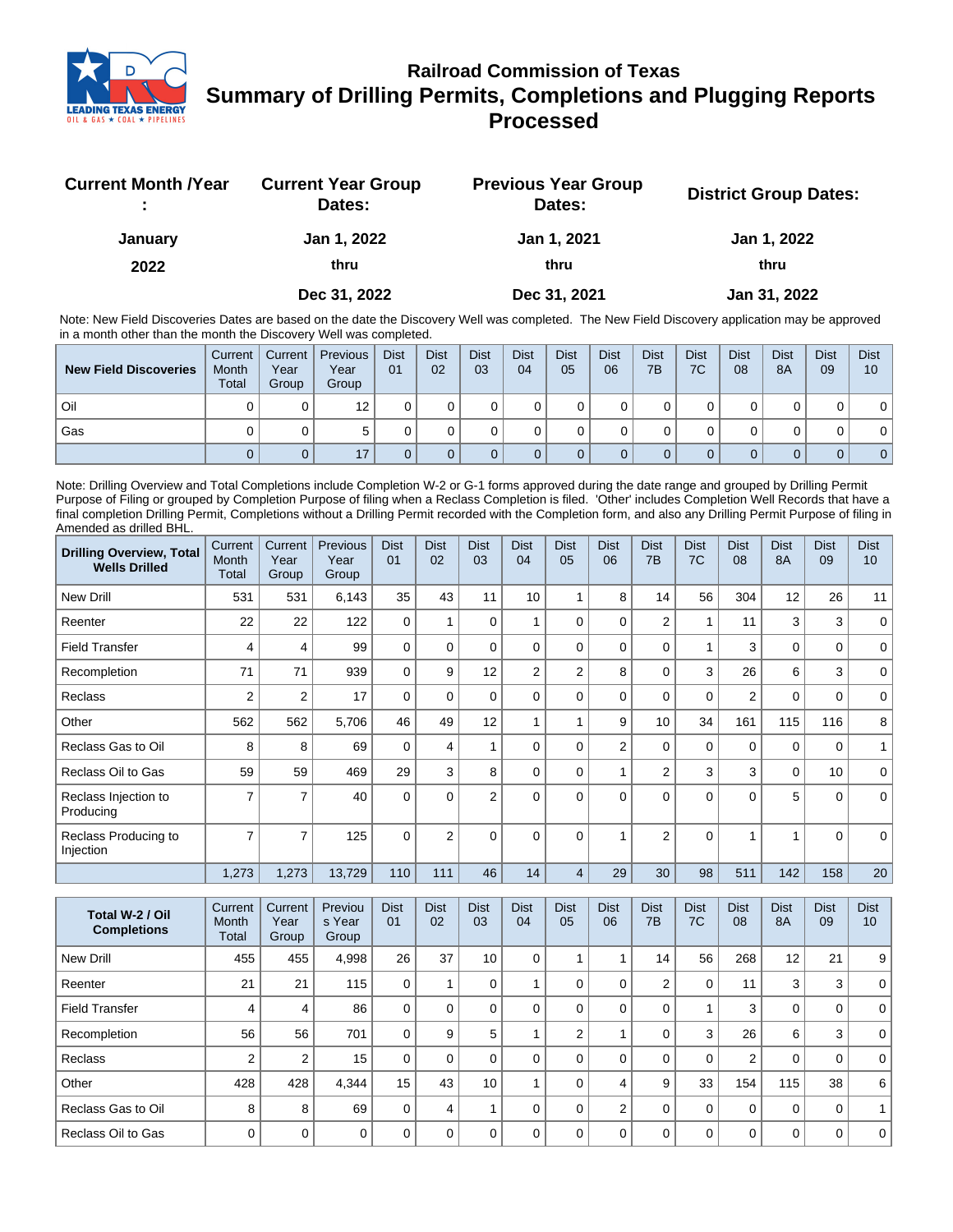| Total W-2 / Oil<br><b>Completions</b> | Current<br><b>Month</b><br><b>Total</b> | Current<br>Year<br>Group | Previou<br>s Year<br>Group | <b>Dist</b><br>01 | <b>Dist</b><br>02 | <b>Dist</b><br>03 | Dist<br>04   | <b>Dist</b><br>05 | <b>Dist</b><br>06 | <b>Dist</b><br>7B | Dist<br>7C | <b>Dist</b><br>08 | <b>Dist</b><br>8A | <b>Dist</b><br>09 | <b>Dist</b><br>10 |
|---------------------------------------|-----------------------------------------|--------------------------|----------------------------|-------------------|-------------------|-------------------|--------------|-------------------|-------------------|-------------------|------------|-------------------|-------------------|-------------------|-------------------|
| Reclass Injection to<br>Producing     |                                         | –                        | 38                         |                   |                   |                   | 0            |                   |                   |                   | 0          |                   | 5                 | 0                 | 0                 |
| Reclass Producing to<br>Injection     |                                         | -                        | 119                        |                   |                   |                   | 0            |                   |                   |                   | 0          |                   |                   | 0                 | 0                 |
|                                       | 988                                     | 988                      | 10,485                     | 41                | 96                | 28                | $\mathbf{z}$ | ົ                 |                   | 27                | 93         | 465               | 142               | 65                | 16                |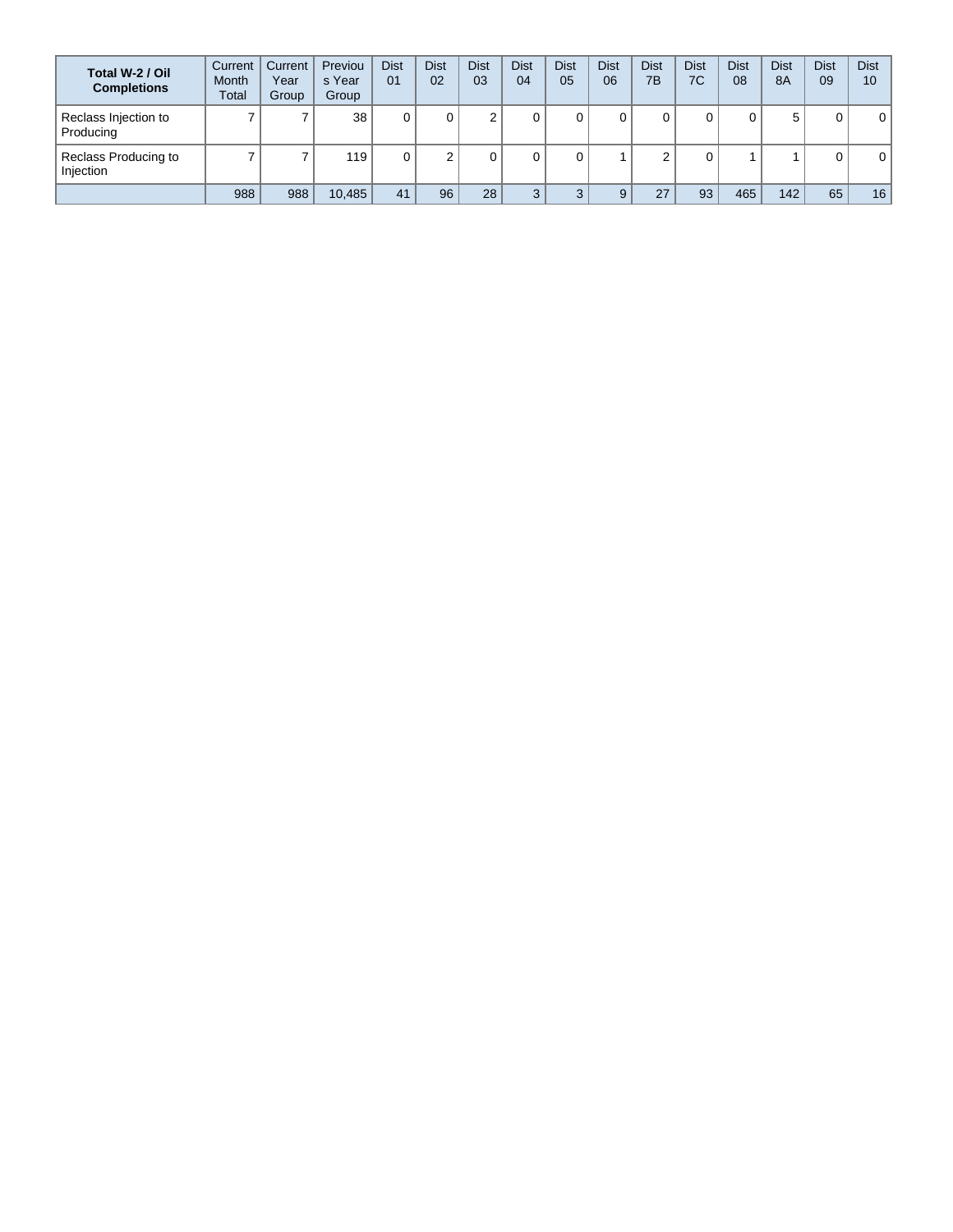| Total G-1 / Gas<br><b>Completion</b> | Current<br>Month<br>Total | Current<br>Year<br>Group | Previou<br>s Year<br>Group | <b>Dist</b><br>01 | <b>Dist</b><br>02 | <b>Dist</b><br>03 | <b>Dist</b><br>04 | <b>Dist</b><br>05 | <b>Dist</b><br>06 | <b>Dist</b><br>7B | <b>Dist</b><br>7C | <b>Dist</b><br>08 | <b>Dist</b><br><b>8A</b> | <b>Dist</b><br>09 | <b>Dist</b><br>10 <sup>1</sup> |
|--------------------------------------|---------------------------|--------------------------|----------------------------|-------------------|-------------------|-------------------|-------------------|-------------------|-------------------|-------------------|-------------------|-------------------|--------------------------|-------------------|--------------------------------|
| <b>New Drill</b>                     | 76                        | 76                       | 1,145                      | 9                 | 6                 |                   | 10                | $\Omega$          | $\overline{7}$    | 0                 | 0                 | 36                | 0                        | 5                 | $\overline{a}$                 |
| Reenter                              |                           |                          | $\overline{ }$             | $\mathbf{0}$      | 0                 | $\Omega$          | 0                 | $\Omega$          | $\Omega$          | $\Omega$          | 1                 | 0                 | $\Omega$                 | 0                 | $\mathbf 0$                    |
| <b>Field Transfer</b>                | $\Omega$                  | $\mathbf 0$              | 13                         | $\Omega$          | 0                 | $\Omega$          | $\Omega$          | $\Omega$          | $\Omega$          | $\Omega$          | 0                 | 0                 | $\Omega$                 | 0                 | $\mathbf 0$                    |
| Recompletion                         | 15                        | 15                       | 238                        | $\Omega$          | $\Omega$          | $\overline{7}$    |                   | $\Omega$          | 7                 | $\Omega$          | $\Omega$          | $\mathbf 0$       | $\Omega$                 | 0                 | $\mathbf 0$                    |
| <b>Reclass</b>                       | $\Omega$                  | 0                        | $\overline{2}$             | $\Omega$          | 0                 | $\Omega$          | 0                 | $\Omega$          | $\Omega$          | $\Omega$          | $\Omega$          | $\mathbf{0}$      | $\Omega$                 | 0                 | $\mathbf 0$                    |
| Other                                | 134                       | 134                      | 1,362                      | 31                | 6                 | 2                 | $\Omega$          |                   | 5                 |                   | 1                 | $\overline{7}$    | $\mathbf 0$              | 78                | $\overline{a}$                 |
| Reclass Gas to Oil                   | 0                         | 0                        | $\Omega$                   | $\Omega$          | $\Omega$          | $\Omega$          | 0                 | $\Omega$          | $\Omega$          | $\Omega$          | 0                 | 0                 | 0                        | 0                 | $\mathbf{0}$                   |
| Reclass Oil to Gas                   | 59                        | 59                       | 469                        | 29                | 3                 | 8                 | 0                 | $\Omega$          |                   | $\overline{2}$    | 3                 | 3                 | $\mathbf 0$              | 10                | $\mathbf 0$                    |
| Reclass Injection to<br>Producing    | $\Omega$                  | $\Omega$                 | $\overline{2}$             | $\Omega$          | $\Omega$          | $\Omega$          | $\Omega$          | $\Omega$          | $\Omega$          | $\Omega$          | $\Omega$          | $\mathbf{0}$      | $\Omega$                 | $\Omega$          | $\mathbf{0}$                   |
| Reclass Producing to<br>Injection    | $\Omega$                  | $\Omega$                 | 6                          | $\mathbf{0}$      | $\Omega$          | $\Omega$          | $\Omega$          | $\Omega$          | $\Omega$          | $\Omega$          | $\Omega$          | $\Omega$          | $\Omega$                 | $\Omega$          | $\mathbf 0$                    |
|                                      | 285                       | 285                      | 3,244                      | 69                | 15                | 18                | 11                |                   | 20                | 3                 | 5                 | 46                | $\Omega$                 | 93                | 4 <sup>1</sup>                 |

Note: Total Underground Injection Control Completions include W-2 and G-1 Completions approved during the date range where the Completion Well Type is in Active UIC or Shut-in UIC.

| <b>Total Underground</b><br><b>Injection Control</b><br><b>Completions</b> | Current<br>Month<br>Total | Current<br>Year<br>Group | Previou<br>s Year<br>Group | <b>Dist</b><br>0 <sub>1</sub> | <b>Dist</b><br>02 | <b>Dist</b><br>03 | <b>Dist</b><br>04 | <b>Dist</b><br>05 | Dist<br>06 | <b>Dist</b><br>7B | <b>Dist</b><br>7C | Dist<br>08 | <b>Dist</b><br><b>8A</b> | <b>Dist</b><br>09 | <b>Dist</b><br>10 |
|----------------------------------------------------------------------------|---------------------------|--------------------------|----------------------------|-------------------------------|-------------------|-------------------|-------------------|-------------------|------------|-------------------|-------------------|------------|--------------------------|-------------------|-------------------|
| $Oil / W-2$                                                                | 265                       | 265                      | 1.891                      |                               | 9                 |                   |                   |                   |            |                   | $\sim$            | 79         | 112                      | 36                | 4                 |
| Gas / G-1                                                                  | 14                        | 14                       |                            |                               |                   |                   |                   |                   |            |                   |                   |            | 0                        | 8                 |                   |
|                                                                            | 279                       | 279                      | .968                       | $\sim$                        | $\Omega$          |                   |                   |                   | 6          |                   | C<br>ັ            | 79         | 112                      | 44                | $5^{\circ}$       |

Note: Total Wellbore Profile Completions includes W-2 and G-1 Completions approved during the date range grouped by the Wellbore Profile from the Completion form.

| Total W-2 / Oil<br><b>Wellbore Profile</b><br><b>Completions</b> | Current<br>Month<br>Total | Current<br>Year<br>Group | Previou<br>s Year<br>Group | <b>Dist</b><br>01 | <b>Dist</b><br>02 | <b>Dist</b><br>03 | <b>Dist</b><br>04 | <b>Dist</b><br>05 | <b>Dist</b><br>06 | <b>Dist</b><br>7 <sub>B</sub> | <b>Dist</b><br>7C | <b>Dist</b><br>08 | <b>Dist</b><br><b>8A</b> | <b>Dist</b><br>09 | <b>Dist</b><br>10 |
|------------------------------------------------------------------|---------------------------|--------------------------|----------------------------|-------------------|-------------------|-------------------|-------------------|-------------------|-------------------|-------------------------------|-------------------|-------------------|--------------------------|-------------------|-------------------|
| Horizontal                                                       | 503                       | 503                      | 6.250                      | 37                | 75                | 9                 |                   |                   |                   |                               | 78                | 290               | 6                        |                   | 5                 |
| Vertical                                                         | 314                       | 314                      | 3,058                      | 2                 | 16                | 14 <sub>1</sub>   | ◠                 | C                 | 6                 | 25                            | 9                 | 129               | 56                       | 45                | 8                 |
| Directional                                                      | 18                        | 18                       | 215                        | ი                 | 4                 | 0                 |                   |                   |                   | 0                             | $\overline{2}$    | 6                 | 5                        | 0                 | $\mathbf{0}$      |
| Sidetrack                                                        |                           | 0                        | 25                         |                   | $\Omega$          | 0                 | 0                 |                   | $\Omega$          | 0                             | 0                 | 0                 | $\Omega$                 | 0                 | $\mathbf 0$       |
| Unknown                                                          | 153                       | 153                      | 937                        | C                 |                   | 5                 |                   |                   | ⌒                 |                               | 4                 | 40                | 75                       | 19                | 3                 |
|                                                                  | 988                       | 988                      | 10,485                     | 41                | 96                | 28                | 3                 | 3                 | 9                 | 27                            | 93                | 465               | 142                      | 65                | 16                |

| Total G-1 / Gas<br><b>Wellbore Profile</b><br><b>Completions</b> | Current<br><b>Month</b><br>Total | Current<br>Year<br>Group | Previou<br>s Year<br>Group | <b>Dist</b><br>01 | <b>Dist</b><br>02 | <b>Dist</b><br>03 | <b>Dist</b><br>04 | <b>Dist</b><br>05 | <b>Dist</b><br>06 | <b>Dist</b><br>7B | <b>Dist</b><br>7C | <b>Dist</b><br>08 | <b>Dist</b><br>8A | <b>Dist</b><br>09 | <b>Dist</b><br>10 |
|------------------------------------------------------------------|----------------------------------|--------------------------|----------------------------|-------------------|-------------------|-------------------|-------------------|-------------------|-------------------|-------------------|-------------------|-------------------|-------------------|-------------------|-------------------|
| Horizontal                                                       | 217                              | 217                      | 2.470                      | 68                | 10                | 4                 | 9                 |                   | 8                 | 0                 | 0                 | 43                | 0                 | 74                |                   |
| Vertical                                                         | 52                               | 52                       | 645                        |                   | 5                 | 8                 |                   |                   | 12                | 3                 | 5                 | 3                 | 0                 | 10                | 3                 |
| Directional                                                      |                                  | ⇁                        | 85                         | 0                 |                   | 5                 |                   |                   |                   | 0                 | 0                 | 0                 | 0                 |                   | 0 <sup>1</sup>    |
| Sidetrack                                                        |                                  | 0                        | 4                          | 0                 |                   | $\Omega$          |                   |                   |                   | 0                 | 0                 | 0                 | 0                 | 0                 | 0 <sup>1</sup>    |
| <b>Unknown</b>                                                   | 9                                | 9                        | 40                         | 0                 |                   |                   |                   |                   |                   | 0                 | 0                 | 0                 | 0                 | 8                 | 0 <sup>1</sup>    |
|                                                                  | 285                              | 285                      | 3,244                      | 69                | 15                | 18                | 11                |                   | 20                | 3                 | 5                 | 46                | $\overline{0}$    | 93                | $\overline{4}$    |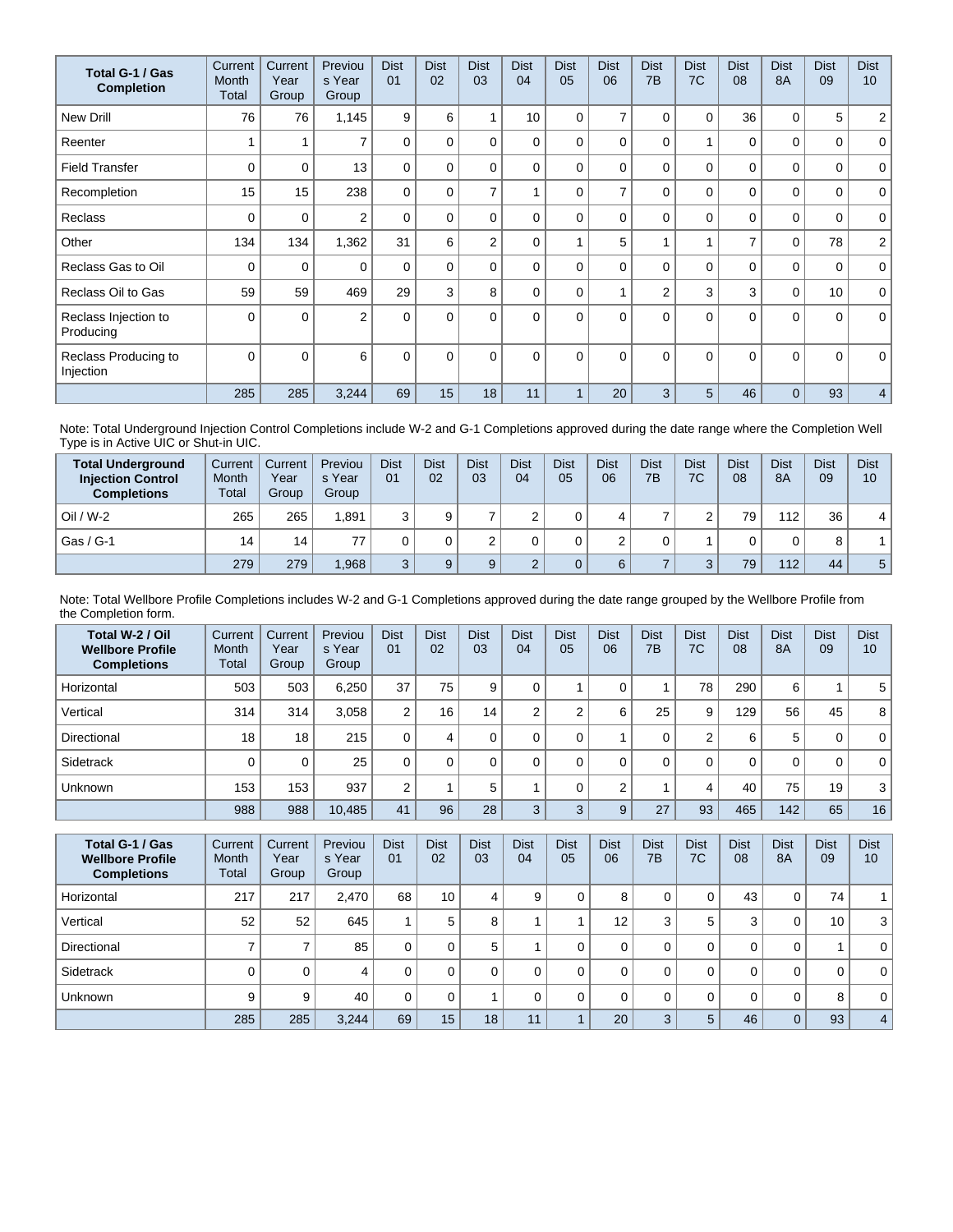Note: Dry Holes Drilled and Plugged is based on the W-3 Keyed Date and includes any W-3 Record where there is an associated Drilling Permit that is completed as a Dry Hole.

| Dry Holes Drilled and<br>Plugged | Current<br>Month<br>Total | Current<br>Year<br>Group | Previou<br>s Year<br>Group | <b>Dist</b><br>01 | <b>Dist</b><br>02 | <b>Dist</b><br>03 | <b>Dist</b><br>04 | <b>Dist</b><br>05 | <b>Dist</b><br>06 | <b>Dist</b><br>7B | <b>Dist</b><br>7C | <b>Dist</b><br>08 | <b>Dist</b><br>8A | <b>Dist</b><br>09 | <b>Dist</b><br>10 |
|----------------------------------|---------------------------|--------------------------|----------------------------|-------------------|-------------------|-------------------|-------------------|-------------------|-------------------|-------------------|-------------------|-------------------|-------------------|-------------------|-------------------|
| New Drill                        | 12                        | 12                       | 181                        |                   |                   | $\sim$            |                   |                   |                   | ົ<br>w            |                   |                   |                   | ◠                 | $\mathbf{0}$      |
| Reenter                          |                           |                          | 11                         |                   |                   |                   |                   |                   |                   |                   |                   |                   |                   | 0                 | $\mathbf 0$       |
| Recompletion                     |                           |                          |                            |                   |                   |                   |                   |                   |                   |                   |                   |                   |                   | 0                 | $\mathbf{0}$      |
|                                  | 12                        | 12                       | 193                        | 0                 |                   | $\Omega$          |                   |                   |                   | ◠                 |                   |                   | 0                 | 3                 | $\overline{0}$    |

## Note: Holes Plugged is based on the W-3 Keyed Date of the well plugged.

| <b>Holes Plugged</b>       | Current<br>Month<br><b>Total</b> | Current<br>Year<br>Group | Previou<br>s Year<br>Group | <b>Dist</b><br>01 | <b>Dist</b><br>02 | <b>Dist</b><br>03 | Dist<br>04 | <b>Dist</b><br>05 | <b>Dist</b><br>06 | <b>Dist</b><br>7B | <b>Dist</b><br>7C | <b>Dist</b><br>08 | <b>Dist</b><br><b>8A</b> | <b>Dist</b><br>09 | <b>Dist</b><br>10 |
|----------------------------|----------------------------------|--------------------------|----------------------------|-------------------|-------------------|-------------------|------------|-------------------|-------------------|-------------------|-------------------|-------------------|--------------------------|-------------------|-------------------|
| <b>Total Holes Plugged</b> | 480                              | 481                      | .095                       | 10                | 24                | 30                | 10         |                   | 38                | 40                | 32                | 131               | 11                       | 129               | 24 <sub>1</sub>   |
|                            | 480                              | 481                      | 7,095                      | 10                | 24                | 30                | 10         |                   | 38                | 40                | 32                | 131               | 11                       | 129               | 24 <sub>1</sub>   |

Note: Original Drilling Permits includes total W-1 Drilling Permits approved during the date range and grouped by Drilling Permit Purpose of filing. Original Drilling Permits does not include Amended permit applications.

| <b>Total Original Drilling</b><br><b>Permits</b> | Current<br>Month<br><b>Total</b> | Current<br>Year<br>Group | Previou<br>s Year<br>Group | <b>Dist</b><br>01 | <b>Dist</b><br>02 | <b>Dist</b><br>03 | <b>Dist</b><br>04 | <b>Dist</b><br>05 | <b>Dist</b><br>06 | <b>Dist</b><br>7B | <b>Dist</b><br>7C | <b>Dist</b><br>08 | <b>Dist</b><br><b>8A</b> | <b>Dist</b><br>09 | <b>Dist</b><br>10 |
|--------------------------------------------------|----------------------------------|--------------------------|----------------------------|-------------------|-------------------|-------------------|-------------------|-------------------|-------------------|-------------------|-------------------|-------------------|--------------------------|-------------------|-------------------|
| New Drill                                        | 713                              | 713                      | 7.638                      | 95                | 45                | 10                | 11                | 5                 | 31                | 18                | 54                | 379               | 13                       | 40                | 12                |
| Reenter                                          | 9                                | 9                        | 85                         |                   | 0                 |                   | 0                 |                   |                   | $\sim$            |                   | 2                 |                          |                   | $\overline{0}$    |
| <b>Field Transfer</b>                            | 10                               | 10                       | 38                         | 5                 |                   |                   |                   |                   | 0                 |                   | 0                 | 4                 | 0                        | 0                 | $\overline{0}$    |
| Recompletion                                     | 85                               | 85                       | 935                        |                   |                   |                   | C                 |                   |                   |                   | 4                 | 48                | 5                        | 5                 |                   |
| Reclass                                          | 3                                | 3                        | 34                         |                   |                   |                   | 0                 |                   | $\Omega$          | 0                 | 0                 | 0                 |                          | 0                 | $\overline{0}$    |
|                                                  | 820                              | 820                      | 8,730                      | 102               | 55                | 14                | 13                | 6                 | 39                | 20                | 59                | 433               | 20                       | 46                | 13                |

Note: Amended Drilling Permits includes a total of all Amended W-1 Drilling Permits approved during the date range and grouped by Drilling Permit Purpose of Filing.

| <b>Total Amended Drilling</b><br><b>Permits</b> | Current<br>Month<br>Total | Current<br>Year<br>Group | Previou<br>s Year<br>Group | <b>Dist</b><br>01 | <b>Dist</b><br>02 | <b>Dist</b><br>03 | <b>Dist</b><br>04 | <b>Dist</b><br>05 | <b>Dist</b><br>06 | <b>Dist</b><br>7B | <b>Dist</b><br>7C | <b>Dist</b><br>08 | <b>Dist</b><br><b>8A</b> | <b>Dist</b><br>09 | <b>Dist</b><br>10 |
|-------------------------------------------------|---------------------------|--------------------------|----------------------------|-------------------|-------------------|-------------------|-------------------|-------------------|-------------------|-------------------|-------------------|-------------------|--------------------------|-------------------|-------------------|
| New Drill                                       | 175                       | 175                      | 2,242                      | 12                | 6                 | 5                 |                   | 2                 | 3                 | 2                 |                   | 125               | 2                        | 5                 | 6                 |
| Reenter                                         |                           | 0                        | 8                          | 0                 |                   |                   |                   | 0                 | 0                 | 0                 | 0                 | 0                 | 0                        | 0                 | 0 <sup>1</sup>    |
| <b>Field Transfer</b>                           |                           | 0                        | 2                          | 0                 |                   |                   |                   | 0                 | 0                 | 0                 | 0                 | 0                 | 0                        | 0                 | 0 <sup>1</sup>    |
| Recompletion                                    |                           | 2                        | 45                         | 0                 |                   |                   |                   | 0                 | 0                 | 0                 | 0                 |                   | 0                        | 0                 | 0 <sup>1</sup>    |
| Reclass                                         |                           | 0                        |                            | 0                 |                   | $\Omega$          |                   | $\Omega$          | 0                 | 0                 | 0                 | $\mathbf 0$       | 0                        | 0                 | 0 <sup>1</sup>    |
|                                                 | 177                       | 177                      | 2,298                      | 12 <sup>1</sup>   |                   | 5                 |                   | $\Omega$          | 3                 | $\overline{2}$    | ⇁                 | 126               | 2                        | 5                 | 6                 |

Note: Drilling Permit Wellbore Profiles includes total number of each Wellbore Profile associated to the Drilling Permit approved during the date range. More than one profile may be applied for on each Drilling Permit. Drilling Permit Wellbore Profiles does not include those on Amended permit applications.

| <b>Total Drilling Permit</b><br><b>Wellbore Profiles</b> | Current<br>Month<br>Total | Current<br>Year<br>Group | Previou<br>s Year<br>Group | <b>Dist</b><br>01 | <b>Dist</b><br>02 | <b>Dist</b><br>03 | <b>Dist</b><br>04 | <b>Dist</b><br>05 | <b>Dist</b><br>06 | <b>Dist</b><br>7B | <b>Dist</b><br>7C | <b>Dist</b><br>08 | <b>Dist</b><br>8A | <b>Dist</b><br>09 | <b>Dist</b><br>10 |
|----------------------------------------------------------|---------------------------|--------------------------|----------------------------|-------------------|-------------------|-------------------|-------------------|-------------------|-------------------|-------------------|-------------------|-------------------|-------------------|-------------------|-------------------|
| Horizontal                                               | 566                       | 566                      | 6.216                      | 87                | 36                | 6                 | 4                 |                   | 19                |                   | 51                | 329               | 7                 | 23                | 2                 |
| Vertical                                                 | 235                       | 235                      | 2.308                      | 15 <sub>1</sub>   | 16 <sub>1</sub>   | 3                 | 8                 |                   | 17                | 20                | ⇁                 | 98                | 13                | 23                | 11                |
| Directional                                              | 19                        | 19                       | 210                        |                   | 3                 | 5                 |                   |                   | $\sim$            |                   |                   | 6                 | 0                 | 0                 | $\mathbf{0}$      |
| Sidetrack                                                |                           | 2                        | 21                         |                   |                   |                   |                   |                   |                   |                   | 0                 |                   | 0                 | 0                 | $\mathbf{0}$      |
|                                                          | 822                       | 822                      | 8.755                      | 102               | 57                | 14                | 13                | 6                 | 39                | 20                | 59                | 433               | 20                | 46                | 13 <sup>2</sup>   |